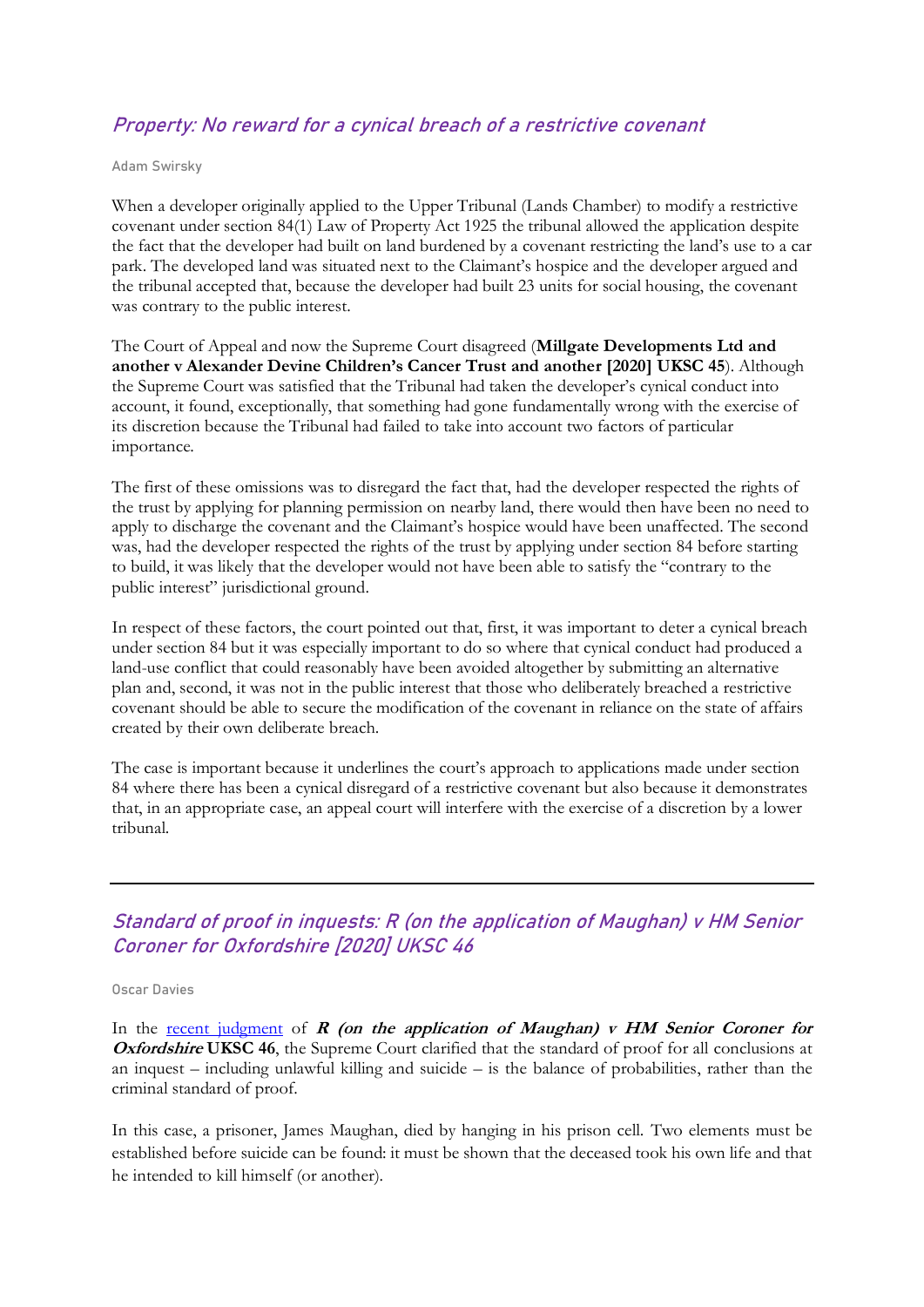At his inquest, the Coroner directed that the jury could not reach a short-form conclusion of suicide because the evidence was insufficient to establish suicide to the criminal standard. Instead, the Coroner invited a narrative conclusion, in which the jury concluded that on the balance of probabilities that Mr Maughan had intended to hang himself. His family brought the claim which resulted in this appeal on the basis that that conclusion was not open to the jury because the criminal standard of proof should have been applied to narrative, as well as short-form, conclusions of suicide.

By a 3-2 majority (with Lady Arden giving the leading judgment), the Supreme Court dismissed the appeal, holding that the applicable standard of proof is the civil standard. Lord Kerr and Lord Reed gave dissenting judgment: they would both have allowed the appeal and held that there would be nothing untoward in applying a higher standard of proof to determinations of suicide and unlawful killing; this would not create inconsistency.

Lady Arden gave four particular factors which led her to dismiss the appeal:

- 1. The common law does not demonstrate any cogent reason for not applying the civil standard;
- 2. The criminal standard may lead to suicides being under-recorded and to lessons not being learnt;
- 3. The changing role of inquests and changing societal attitudes to suicide tend in favour of reviewing the standard of proof – inquests are now concerned with the investigation of deaths, and not with criminal justice; and suicide is no longer a crime;
- 4. Other commonwealth jurisdictions apply the civil standard to suicide verdicts.

There is now a clear approach to be taken across all inquests, whether in short form or narrative: the standard of proof is the balance of probabilities.

An effect of this lower standard of proof is likely to be a rise in unlawful killing inclusions. It is also likely to be easier for coroners to conclude that someone has committed suicide than it was before *Maughan* because they no longer have to be 'sure' about the deceased's intentions.

# Property: Illegality Defence: Stoffel & Co v Grondona [2020] UKSC 42

Dominic Bright

How does the new, policy-based approach to the illegality defence apply?

### *Illegality defence*

In *Tinsley v Milligan* [1994] 1 AC 340 (HL), the *traditional* illegality principle was applied. The parties had to rely on their own illegality to establish their case. Relief was refused.

In *Patel v Mirza* [2016] UKSC 42, [2017] AC 467 at [120], Lord Toulson (with whom Lady Hale, and Lords Kerr, Wilson and Hodge agreed) rejected the *traditional* application in these terms (with emphasis added):

"The essential rationale of the illegality doctrine is that it would be contrary to the public interest to enforce a claim if to do so would be harmful to the integrity of the legal system … In assessing whether the public interest would be harmed in that way, *it is necessary a) to consider the underlying purpose of the prohibition which has been transgressed and whether that purpose will be enhanced*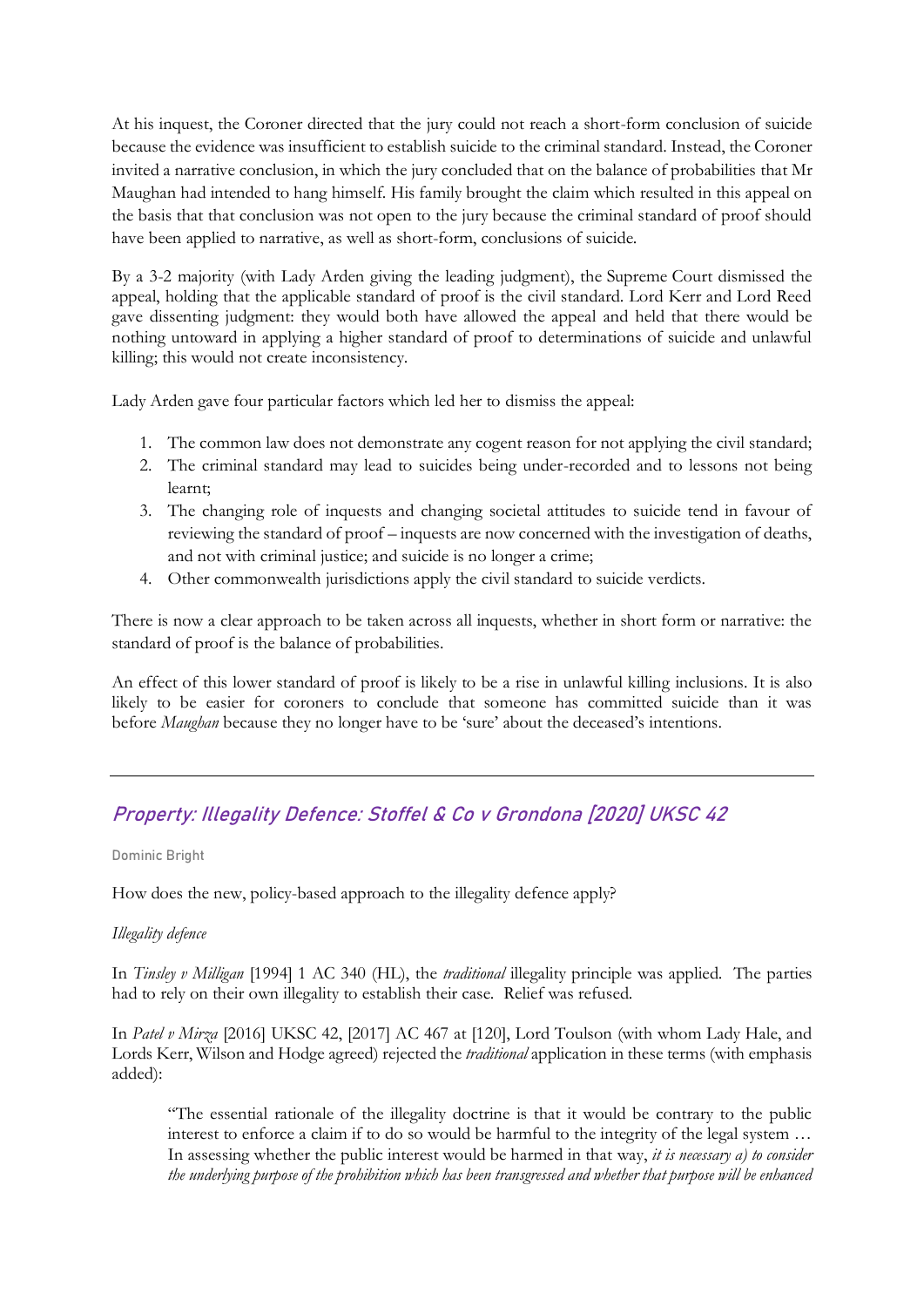*by denial of the claim, b) to consider any other relevant public policy on which the denial of the claim may have an impact and c) to consider whether denial of the claim would be a proportionate response to the illegality,*  bearing in mind that punishment is a matter for the criminal courts."

*Facts*

Ms Grondona ("G") had an agreement with Mr Mitchell ("M"). G agreed to mortgage loans for four properties. M agreed to pay half of the net profit of the properties to G upon sale.

The freehold interest in one of the properties ("the property") was bought by Ms Hedley ("H"). H obtained finance from BM Samuels Finance Group plc ("Samuels"). Samuels obtained a registered charge.

M paid  $\text{\emph{f}}30,000$  to H for a lease of part of the freehold of the property. M took out a loan of  $\text{\emph{f}}3,000$ for six months. It was secured by a legal charge with Samuels ("the Samuels charge").

The leasehold interest was registered in M's name. The Samuels charge was registered.

G purchased the leasehold interest in the property from M for  $f$ 90,000. Three times the price that M paid when it was created. To do so, G obtained a mortgage from Birmingham Midshires for about £75,000 ("the Birmingham Midshires mortgage").

The advance was to be secured by a charge ("the Birmingham Midshires charge").

The Birmingham Midshires mortgage was procured by fraud. G made dishonest misrepresentations. The purpose was to avoid funding the purchase of the property by G.

Stoffel & Co ("Stoffel") are solicitors. Stoffel acted in the conveyance for G, M and Birmingham Midshires. M executed the 'Transfer of Whole of Registered Title' ("the Form TR1") of the property in favour of G. M also delivered the TR1 to Stoffel.

Stoffel paid about  $\ddot{P}$  / 75,000 by way of mortgage advance from Birmingham Midshires to Samuels. This was for the Samuels charge to be discharged. Samuels provided Form DS1 releasing the Samuels charge ("the Form DS1").

Stoffel failed to register the Form TR1, the Form DS1, or the Birmingham Midshires charge ("the forms"). M remained the registered proprietor of the property. Samuels remained the registered proprietor of the Samuels charge.

### *Procedural history*

G defaulted on payments under the Birmingham Midshires charge.

Birmingham Midshires brought proceedings against G. It was defended.

G also brought proceedings against Stoffel for an indemnity and / or a contribution and / or damages for breach of duty and / or breach of contract.

Stoffel defended on the basis that the claim was debarred by illegality. The purpose of putting the property into G's name, and obtaining the Birmingham Midshires mortgage, was illegal. It was a conspiracy to obtain finance for M by misrepresentation. The purpose of instructing Stoffel was to further that fraud.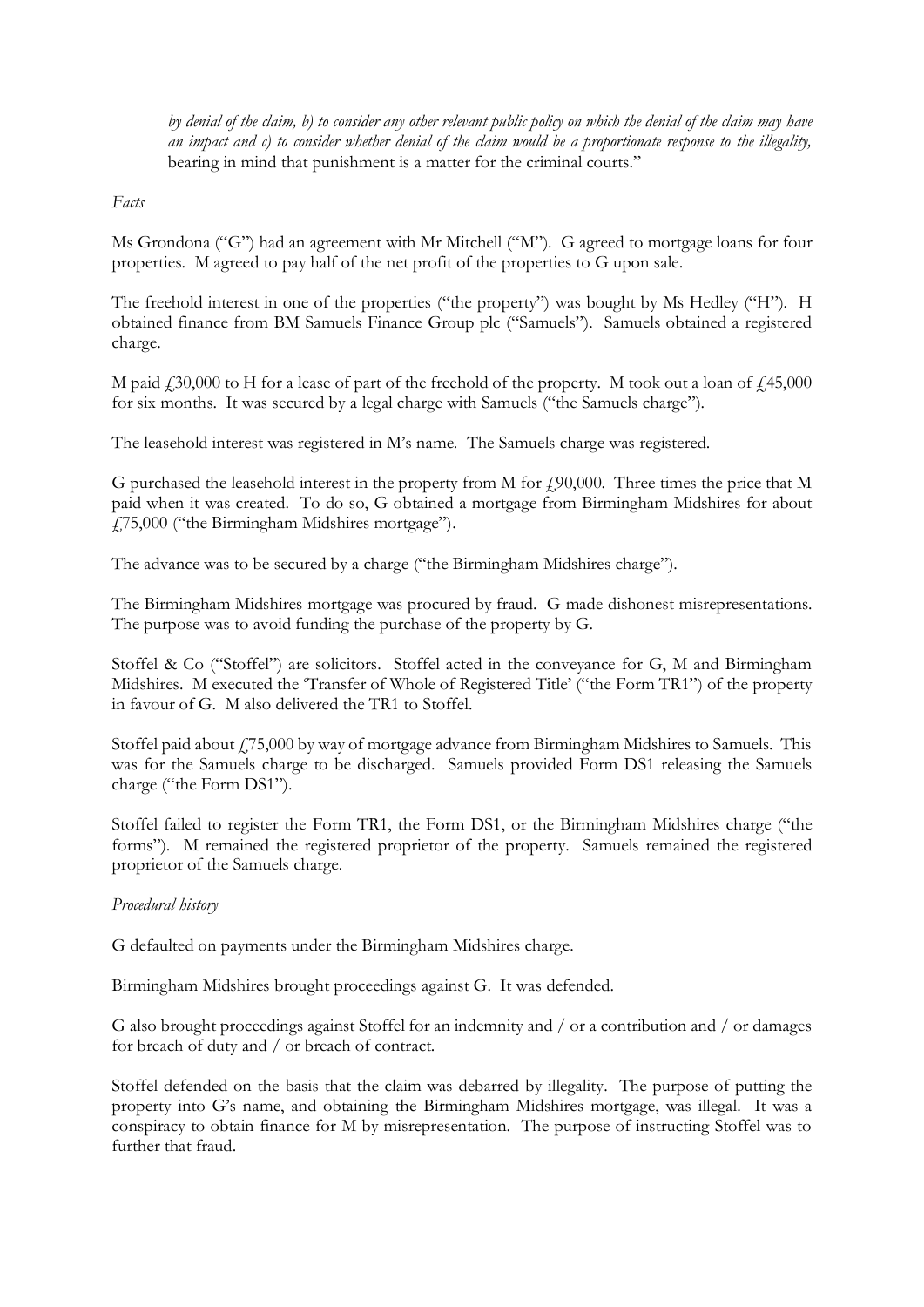Birmingham Midshires amended its claim. It claimed directly against Stoffel, Samuels and M.

The first and second were settled. Summary judgment was obtained against G.

## County Court

HHJ Walden-Smith held that G's claim was not debarred by illegality.

*Tinsley* was applied. The claim against Stoffel for failing to register the forms was conceptually separate. It did not rely on illegality. The reason for the conveyance was irrelevant.

G was awarded damages of about  $\text{\emph{f}}80,000$ .

## Court of Appeal

Stoffel appealed. G cross-appealed on quantum.

*Patel* was handed down after judgment by HHJ Walden-Smith. *Patel* was applied. Debarring the claim against the negligent solicitors would not enhance the fight against mortgage fraud. It would be disproportionate to the wrongdoing.

The appeal, and cross-appeal on quantum, was dismissed.

### Supreme Court

Lady Hale, and Lords Hodge and Briggs, granted Stoffel permission to appeal on application of the *Patel* guidelines. It is interesting to note that Lady Hale and Lord Hodge were in the majority in *Patel*, however, Lord Briggs was subsequently elevated.

G had a complete cause of action. The issue was whether there was a defence of illegality.

### *Discussion*

Lord Lloyd-Jones (with whom Lords Reed and Hodge, and Ladies Black and Arden agreed) applied the three considerations in *Patel* at [101]. They are set out above.

### First consideration: underlying purpose

G was knowingly and dishonestly involved in a mortgage fraud. The sale between M and G was tainted with illegality. G's conduct was proscribed under section 15 of the Theft Act 1968.

Stoffel knew nothing about it. Stoffel were retained to facilitate the fraud.

Purposes for criminalising mortgage fraud were analysed.

## **Deterrence**

Prosecutions are difficult. Accordingly, the deterrent effect is limited. Refusal of relief to a party involved in mortgage fraud would enhance the deterrent effect.

Lord Lloyd-Jones doubted that permitting a civil remedy to persons in G's position would undermine this policy to any significant extent: "The risk that they may be left without a remedy if their solicitor should prove negligent in registering the transaction is most unlikely to feature in their thinking."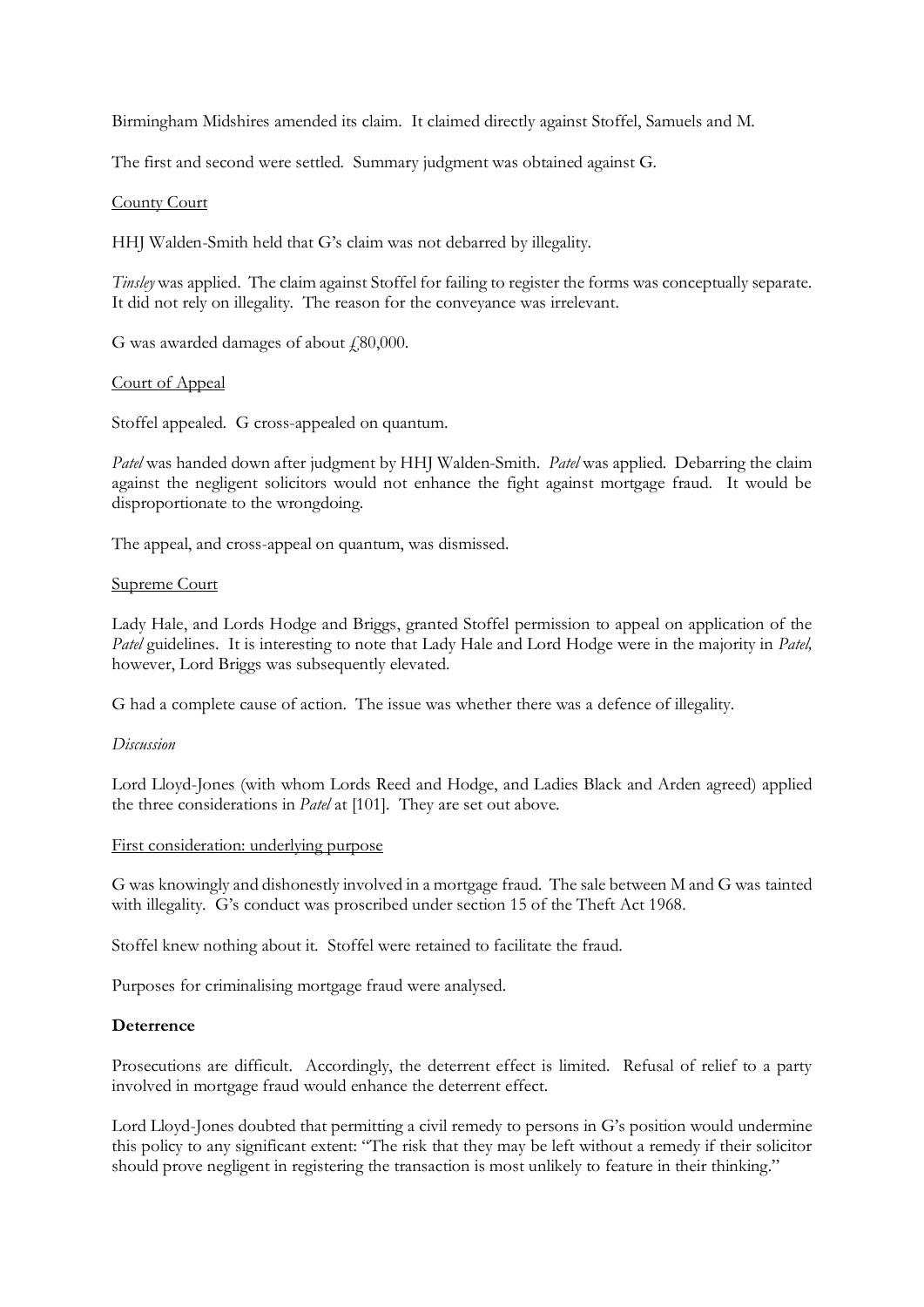## **Protection of mortgagees from loss**

Lord Lloyd-Jones considered that "it is difficult to see how refusing [G] a civil remedy against her solicitors for negligence in failing to register the transfer would enhance [the] protection [of mortgagees from loss]." Registration "was not a necessary step in perpetrating the fraud".

In fact, a civil remedy protected *mortgagees:* "Were [G] to recover compensation from [Stoffel], that could be applied to meet or reduce her liability to Birmingham Midshires".

## Second consideration: countervailing public policies

These concern professional duties, remedies in default, and the effect of the transaction.

## **Professional diligence & remedy in default**

Conveyancing solicitors should perform their duties without negligence. Default should entitled clients to seek a civil remedy for loss suffered. Permitting escape after discovery of a misrepresentation "would run entirely counter to these policies."

Further, "there is more likelihood that mortgage fraud would be prevented if solicitors appreciate that they should be alive to, and question, potential irregularities". There were three potential irregularities capable of providing notice of the possibility of fraud.

## **Effect of transaction on property rights**

Lord Lloyd-Jones was clear that "unless a statute provides otherwise expressly or by necessary implication, property can pass under a contract which is illegal as a contract."

G and M *intended* to register the legal title of the property, so that it passed to G. Had Stoffel registered the Form TR1, legal title *would* have passed. In the event, legal title did *not* pass.

As M had done everything that he could do to effect the *legal* transfer, G was entitled to an *equitable*  interest in the property. This gave rise to an important countervailing public policy:

"Once an equitable interest in the property has passed to [G], she should have available to her as the holder of that interest the remedies provided by law for its protection. It would … be incoherent for the law to accept on the one hand that an equitable interest in the property passed to [G], notwithstanding that the agreement for sale was tainted with illegality, while on the other refusing, on the basis of the same illegality, to permit proceedings against a third party in respect of their failure to protect that equitable interest by registering the Form TR1 at the Land Registry."

### Third consideration: proportionality

Conclusions on the first and second considerations meant that "it is not strictly necessary to go on to consider the third … namely whether denial of the claim would be a proportionate response to the illegality."

### **Centrality of illegality**

Lord Lloyd-Jones found that two features "demonstrate the lack of centrality of the illegality to the breach of duty of which [G] complains."